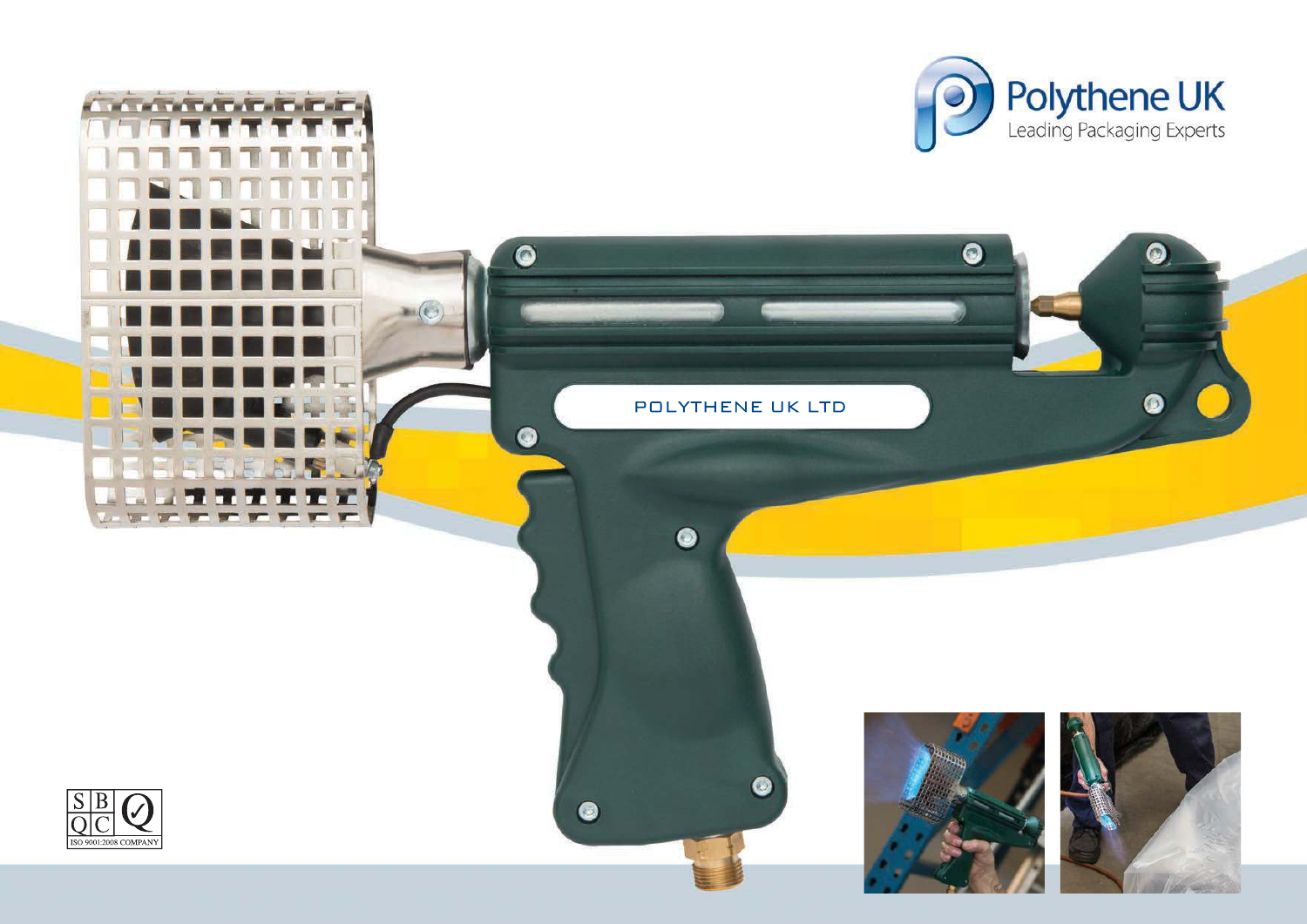# **Hand Held Shrinkwrap Unit Operating Instructions**

All personnel must read the following operating instructions. Before proceeding please check gas bottle outlet is clean as this is the most common cause of failure. Connect regulator into gas outlet and hose to regulator (both left hand threads) – see fig.1. Connect shrink gun to other end of hose (also left hand thread) see fig.2.

Turn on gas and slowly press the excess flow check valve to charge the system with gas (see fig.1).

Inspect connections for leaks (see Hazards & Safety Instructions – 4). Point the gun towards a clear area of the floor and squeeze the trigger slowly. It is possible that the gun will ignite with only one small squeeze of the trigger, especially if it is warm and the operator has had a small amount of practice. The trigger must be depressed to maintain the flame.



### **Shrinkwrap Unit in Operation Hazards and Safety Instructions**

- **1** Instruction in the safe operation of system must be given before any person is permitted to use the equipment.
- **2** Only trained personnel should operate the system.
- **3** Be sure to use a gas bottle with vapour only withdrawal.
- **4** Gas tight joints must be maintained. Always check the hose and connections for leaks before use, there is an aerosol spray 'leak detection' available or (a soapy liquid brushed on joints will quickly detect leaks).
- **5 NEVER** use the system with a damaged hose, regulator etc.
- **6** Suitable gloves must be worn.
- **7** The gun should not be used in hazardous situations, i.e. inflammable or dust-laden areas.

**8** Care should be taken to ensure the gas bottle is not pulled along by the hose.

**INCORRECT** 

## **9 NEVER DIRECT GUN TOWARDS ANY OTHER PERSONNEL.**

**CORRECT** 

- **10 NEVER LOOK IN BURNER OPENING WHEN GUN IS CONNECTED**.
- **11 MAKE** sure gas supply has been turned off correctly and any excess gas has been burned off before leaving gun unattended.
- **12 NEVER** lay the gun on the floor. Always hang the gun up using the eyelet provided (see fig.6).
- **13 NEVER** hold gun in the vertical position when shrinking top surfaces as rising heat can cause an unstable flame (\*see illustration above).
- **14** The mixer **MUST** be fitted a minimum of 19mm into the burner (see fig. 8).

#### **Location and Ventilation for Shrinkwrapping**

- **(i)** Area for shrink-wrapping must be oil, grease and dust free and clear of all combustible material. The operator must ensure no objects will interfere with the operation of the shrink gun.
- **(ii)** Some consideration should be given to the erection of non-combustible screens around the area of operation.
- **(iii)** The shrink gun should be operated in a well-ventilated area, to ensure good all round airflow when shrink-wrapping.

#### **Fire Extinguishers**

**(i)** Suitable extinguishers should be available for immediate use at site of operation.

**PLEASE NOTE: Failure to comply to any of the above instructions, including tampering with or dismantling of the gun, will invalidate your warranty. If you have any problems or queries regarding your shrink system, please contact your supplier.**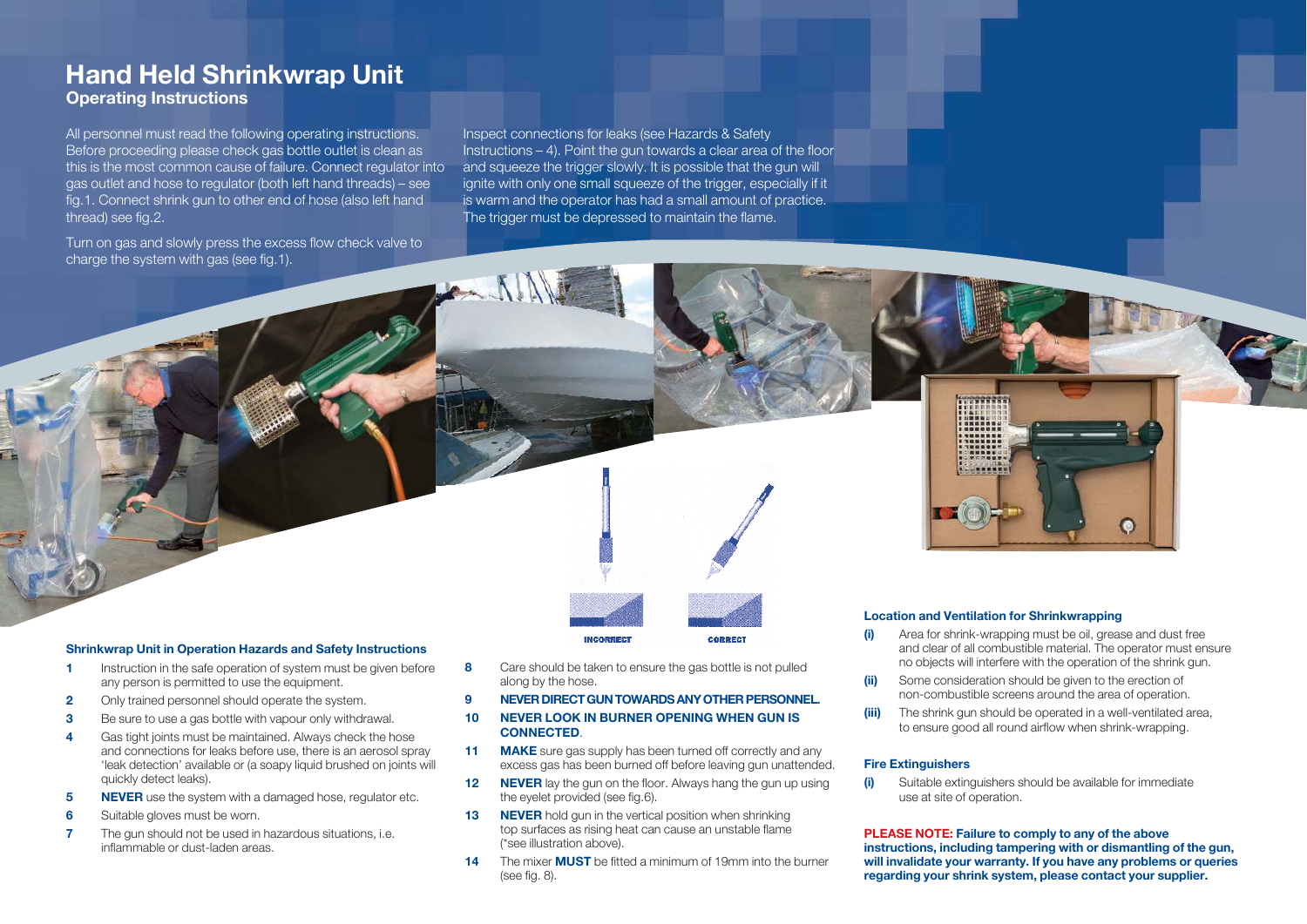